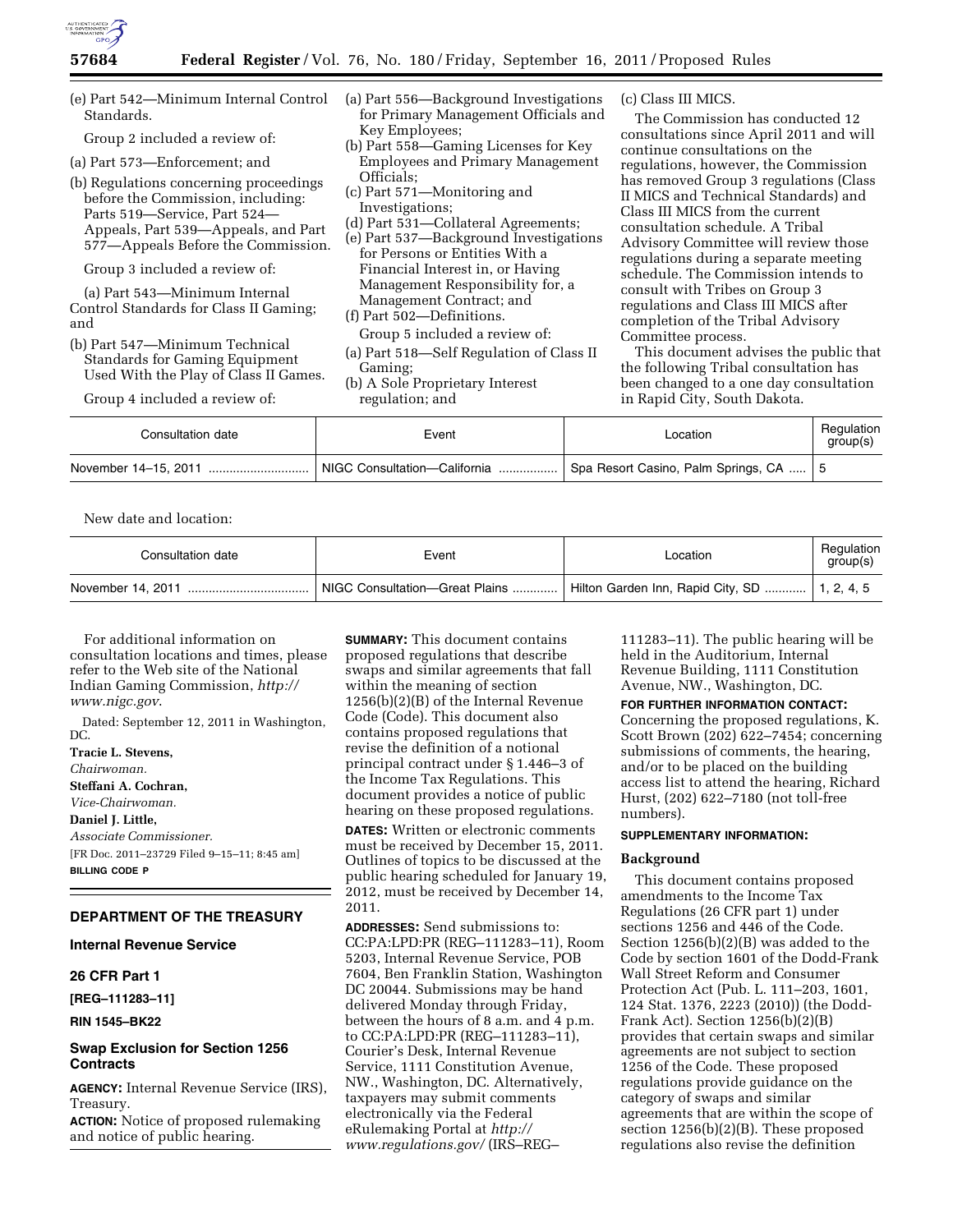and scope of a notional principal contract under § 1.446–3 of the Income Tax Regulations.

# **Explanation of Provisions**

# *A. Section 1256(b)(2)(B) Language and Legislative History*

Section 1256 provides that contracts classified as section 1256 contracts are marked to market and any gain or loss is generally treated as 60 percent longterm capital gain or loss and 40 percent short-term capital gain or loss. Section 1256(b)(1) defines the term ''section 1256 contract'' as a regulated futures contract, foreign currency contract, nonequity option, dealer equity option, and dealer securities futures contract. With the exception of a foreign currency contract, a section 1256 contract must be traded on or subject to the rules of a ''qualified board or exchange'' as defined in section  $1256(g)(7)$ .

Section 1601 of the Dodd-Frank Act added section 1256(b)(2)(B), which excludes swaps and similar agreements from the definition of a section 1256 contract. Section 1256(b)(2)(B) provides that the term ''section 1256 contract'' shall not include—

any interest rate swap, currency swap, basis swap, interest rate cap, interest rate floor, commodity swap, equity swap, equity index swap, credit default swap, or similar agreement.

Congress enacted section 1256(b)(2)(B) to resolve uncertainty under section 1256 for swap contracts that are traded on regulated exchanges. The specific uncertainty addressed by the enactment of section 1256(b)(2)(B) was described in the Conference Report:

The title contains a provision to address the recharacterization of income as a result of increased exchange-trading of derivatives contracts by clarifying that section 1256 of the Internal Revenue Code does not apply to certain derivatives contracts transacted on exchanges.

H.R. Conf. Rep. No. 111–517, at 879 (2010).

Section 1256(b)(2)(B) contemplates that a swap contract, even if traded on or subject to the rules of a qualified board or exchange, will not be a section 1256 contract.

# *B. Scope of Swaps Excluded by Section 1256(b)(2)(B)*

# 1. Notional Principal Contracts and Credit Default Swaps

Congress incorporated into section 1256(b)(2)(B) a list of swaps that parallels the list of swaps included under the definition of a notional principal contract in § 1.446–3(c) with the addition of credit default swaps. The

parallel language suggests that Congress was attempting to harmonize the category of swaps excluded under section 1256(b)(2)(B) with swaps that qualify as notional principal contracts under § 1.446–3(c), rather than with the contracts defined as ''swaps'' under section 721 of the Dodd-Frank Act. Accordingly, § 1.1256(b)–1(a) of the proposed regulations provides that a section 1256 contract does not include a contract that qualifies as a notional principal contract as defined in proposed § 1.446–3(c). As discussed herein, the proposed regulations under § 1.446–3 also expressly provide that a credit default swap is a notional principal contract.

2. Option on a Notional Principal Contract

Section 1256(b)(2)(B) raises questions as to whether an option on a notional principal contract that is traded on a qualified board or exchange would constitute a ''similar agreement'' or would instead be treated as a nonequity option under section 1256(g)(3). Since an option on a notional principal contract is closely connected with the underlying contract, the Treasury Department and the IRS believe that such an option should be treated as a similar agreement within the meaning of section 1256(b)(2)(B). Accordingly, § 1.1256(b)–1(a) of the proposed regulations also provides that a section 1256 contract does not include an option on any contract that is a notional principal contract defined in § 1.446– 3(c) of the proposed regulations.

## 3. Ordering Rule

The proposed regulations provide an ordering rule for a contract that trades as a futures contract regulated by the Commodity Futures Trading Commission (CFTC), but that also meets the definition of a notional principal contract. The Treasury Department and the IRS believe that such a contract is not a commodity futures contract of the kind envisioned by Congress when it enacted section 1256. Accordingly, § 1.1256(b)–1(a) of the proposed regulations provides that section 1256 does not include any contract, or option on such contract, that is both a section 1256 contract and a notional principal contract as defined in § 1.446–3(c) of the proposed regulations.

# *C. Definition of Regulated Futures Contract*

Section 1256(g)(1) defines a regulated futures contract as ''a contract (A) with respect to which the amount required to be deposited and the amount which may be withdrawn depends on a system of marking to market, and (B) which is traded on or subject to the rules of a qualified board or exchange.'' The apparent breadth of section 1256(g)(1) has raised questions in the past as to whether a contract other than a futures contract can be a regulated futures contract. The Treasury Department and the IRS have historically limited the scope of a regulated futures contract to those futures contracts that have the characteristics of traditional futures contracts. Under the Dodd-Frank Act, a ''designated contract market'' may trade both futures contracts and swap contracts, although there will be specific reporting rules for swap contracts. In order to properly limit section 1256 to futures contracts that trade on designated contract markets, § 1.1256(b)–1(b) of the proposed regulations provides that a regulated futures contract is a section 1256 contract only if the contract is a futures contract that is not required to be reported as a swap under the Commodity Exchange Act (7 U.S.C. 1) (the CEA). The reporting provisions for swaps under the CEA will not be effective until the CFTC has published final rules implementing such provisions. It is anticipated that swap reporting rules will be in effect before these regulations are finalized. If, however, these proposed income tax regulations are finalized before the swap reporting provisions become effective, the Treasury Department and the IRS will evaluate whether the provisions of § 1.1256(b)–1(b) need to be adjusted.

Questions have also been raised as to whether the requirement that a regulated futures contract be ''traded on or subject to the rules of'' a qualified board or exchange includes offexchange transactions such as an exchange of a futures contract for a cash commodity, or an exchange of a futures contract for a swap, that are carried out subject to the rules of a CFTC designated contract market. The phrase ''traded on or subject to the rules of'' appears to have originated under the CEA. Section 4(a) of the CEA provides, in part, that it is unlawful to engage in any transaction in, or in connection with, a commodity futures contract unless such transaction is conducted on or subject to the rules of a board of trade which has been designated as a contract market and such contract is executed or consummated by or through a contract market. Section 5(d) of the CEA, as amended by section 735 of the Dodd-Frank Act, provides that the rules of a designated contract market may authorize, for bona fide business purposes, transfer trades or office trades,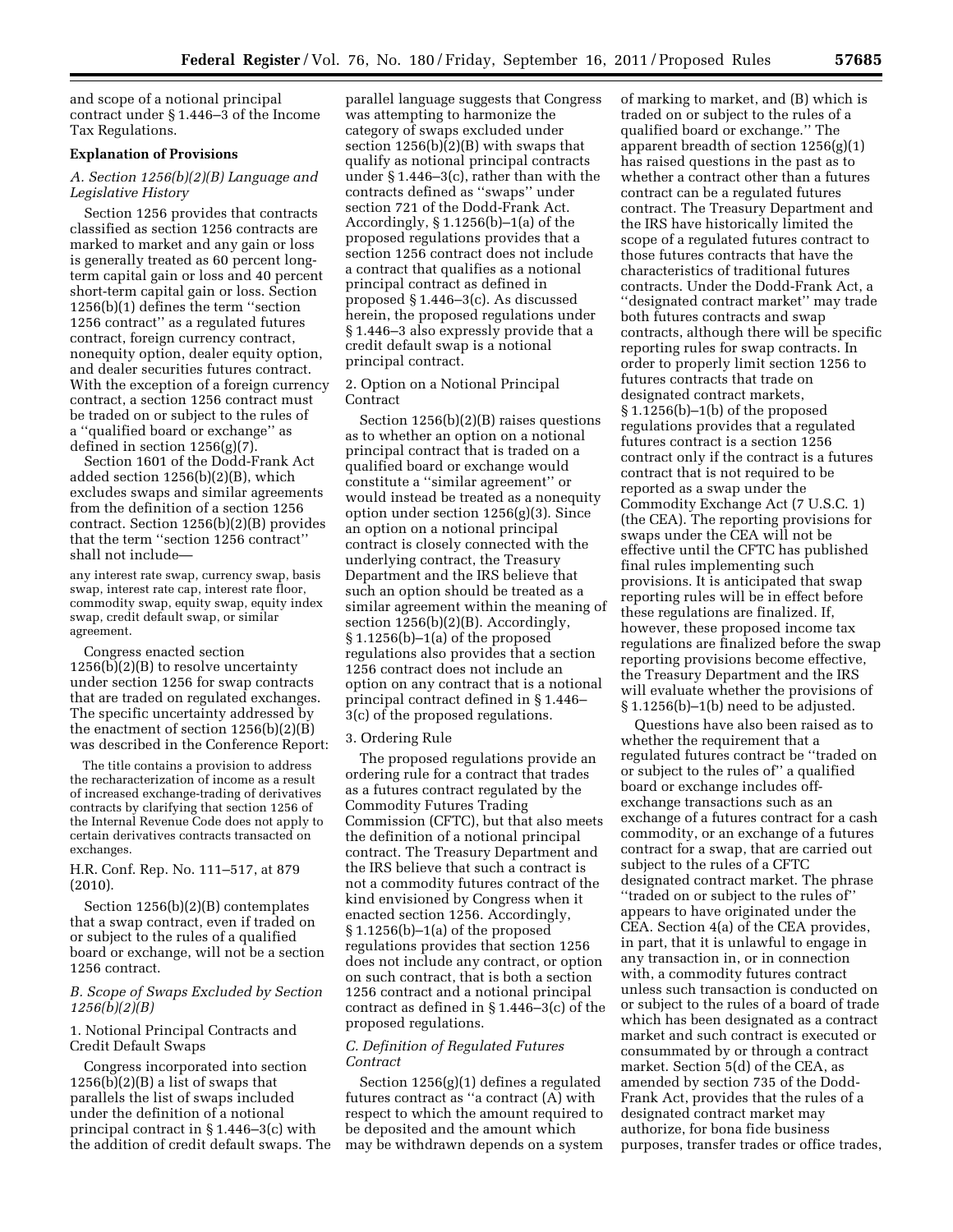or an exchange of (i) Futures in connection with a cash commodity transaction, (ii) futures for cash commodities, or (iii) futures for swaps. As such, the Treasury Department and the IRS believe that a futures contract that results from one of these transactions is a regulated futures contract under section 1256(g)(1) because the contract is traded subject to the rules of a designated contract market.

# *D. Qualified Board or Exchange*

Section  $1256(g)(7)(C)$  provides that a qualified board or exchange includes any other exchange, board of trade, or other market which the Secretary determines has rules adequate to carry out the purposes of section 1256. Section 1.1256(g)–1(a) of the proposed regulations specifies that such determinations are only made through published guidance in the **Federal Register** or in the Internal Revenue Bulletin.

Since section 1256(g)(7) was adopted, the Treasury Department and the IRS have issued determinations for six entities, all of them foreign futures exchanges. See Rev. Rul. 2010–3 (2010– 1 CB 272 (London International Financial Futures and Options Exchange)), Rev. Rul. 2009–24 (2009–2 CB 306 (ICE Futures Canada)), Rev. Rul. 2009–4 (2009–1 CB 408 (Dubai Mercantile Exchange)), Rev. Rul. 2007– 26 (2007–1 CB 970 (ICE Futures)), Rev. Rul. 86–7 (1986–1 CB 295 (The Mercantile Division of the Montreal Exchange)), and Rev. Rul. 85–72 (1985– 1 CB 286 (International Futures Exchange (Bermuda))). The IRS has followed a two step process for making each of the six qualified board or exchange determinations under section 1256(g)(7). See § 601.601(d)(2)(ii)(b).

In the first step, the exchange submitted a private letter ruling to the IRS requesting a determination that the exchange is a qualified board or exchange within the meaning of section 1256(g)(7)(C). Once the IRS determined that the exchange had rules sufficient to carry out the purposes of section 1256, the Treasury Department and the IRS published a revenue ruling announcing that the named exchange was a qualified board or exchange. The revenue rulings apply to commodity futures contracts and futures contract options of the type described under the CEA that are entered into on the named exchange. The revenue ruling does not apply to contracts that are entered into on another exchange that is affiliated with the named exchange.

In determining whether a foreign exchange is a qualified board or

exchange under section 1256(g)(7)(C), the Treasury Department and the IRS have looked to whether the exchange received a CFTC ''direct access'' noaction relief letter permitting the exchange to make its electronic trading and matching system available in the United States, notwithstanding that the exchange was not designated as a contract market pursuant to section 5 of the CEA. Section 738 of the Dodd-Frank Act, however, provides the CFTC with authority to adopt rules and regulations that require registration of a foreign board of trade that provides United States participants direct access to the foreign board of trade's electronic trading system. In formulating these rules and regulations, the CFTC is directed to consider whether comparable supervision and regulation exists in the foreign board of trade's home country. Pursuant to section 738, the CFTC has proposed a registration system to replace the direct access noaction letter process. Under the proposed registration system, a foreign board of trade operating pursuant to an existing direct access no-action relief letter must apply through a limited application process for an ''Order of Registration'' which will replace the foreign board of trade's existing direct access no-action letter. Many of the proposed requirements for and conditions applied to a foreign board of trade's registration will be based upon those applicable to the foreign board of trade's currently granted direct access no-action relief letter.

The IRS has conditioned a foreign exchange's qualified board or exchange status under section 1256(g)(7)(C) on the exchange continuing to satisfy all CFTC conditions necessary to retain its direct access no-action relief letter. Consequently, if the CFTC adopts the proposed registration system, an exchange that has previously received a qualified board or exchange determination under section 1256(g)(7)(C) must obtain a CFTC Order of Registration in order to maintain its qualified board or exchange status. The IRS will continue to evaluate the CFTC's rules in this regard to determine if any changes to the IRS's section 1256(g)(7)(C) guidance process are warranted.

# *E. Definition and Scope of a Notional Principal Contract*

1. Payments Under a Notional Principal Contract

In 1993, the IRS promulgated § 1.446– 3(c) which defines a notional principal contract as a financial instrument that provides for the payment of amounts by

one party to another at specified intervals calculated by reference to a specified index upon a notional principal amount in exchange for specified consideration or a promise to pay similar amounts. Questions have arisen as to the proper interpretation of this requirement. Sections 1.446– 3(c)(1)(i) and (ii) of the proposed regulations expressly provide that a notional principal contract requires one party to make two or more payments to a counterparty. For this purpose, the fixing of an amount is treated as a payment, even if the actual payment reflecting that amount is to be made at a later date. Thus, for example, a contract that provides for a settlement payment referenced to the appreciation or depreciation on a specified number of shares of common stock, adjusted for actual dividends paid during the term of the contract, is treated as a contract with more than one payment with respect to that leg of the contract.

#### 2. Credit Default Swaps

In Notice 2004–52 (2004–2 CB 168), the Treasury Department and the IRS described four possible characterizations of a credit default swap. See § 601.601(d)(2)(ii)(b). These proposed regulations resolve this uncertainty by adding credit default swaps to the list of swaps categorized as notional principal contracts governed by the rules of § 1.446–3.

3. Weather-Related and Other Non-Financial Index Based Swaps

Since the time that the § 1.446–3 regulations were promulgated, markets have developed for contracts based on non-financial indices. Many of these contracts are structured as swaps, and payments are calculated based on indices such as temperature, precipitation, snowfall, or frost. For example, payments made under a weather derivative may be based on heating degree days and cooling degree days. As a technical matter, a weatherrelated swap currently is not a notional principal contract because a weather index does not qualify as a ''specified index'' under § 1.446–3(c)(2) of the current regulations, which generally require that such index be a financial index.

The Treasury Department and the IRS believe that swaps on non-financial indices should be treated as notional principal contracts. Accordingly,  $§ 1.446-3(c)(2)(ii)$  of the proposed regulations expands a specified index to include non-financial indices that are comprised of any objectively determinable information that is not within the control of any of the parties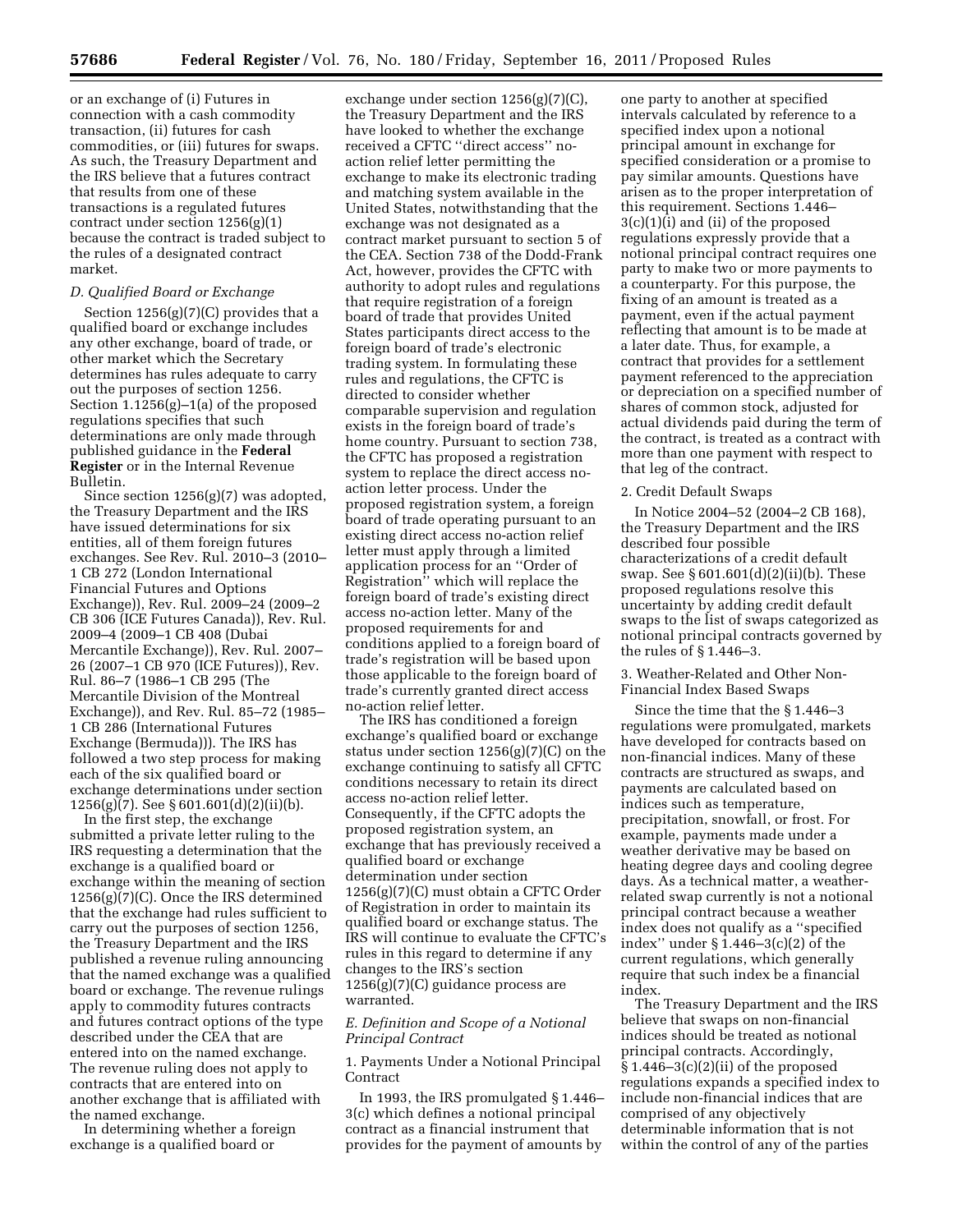to the contract and is not unique to one of the parties' circumstances, and that cannot be reasonably expected to frontload or back-load payments accruing under the contract.

# 4. Excluded Contracts

Section  $1.446 - 3(c)(1)(ii)$  currently provides that a contract described in section 1256(b) and a futures contract are not notional principal contracts. In order to remove the circularity that would otherwise exist between excluded contracts under § 1.446– 3(c)(1)(ii) and proposed § 1.1256(b)–1, a contract described in section 1256(b) and a futures contract have been deleted from excluded contracts under proposed  $§ 1.446 - 3(c)(1)(iv).$ 

### 5. Conforming Amendments

The definition of a notional principal contract in § 1.446–3(c) of the proposed regulations is intended to be the operative definition for all Federal income tax purposes, except where a different or more limited definition is specifically prescribed. Thus, the regulations under sections 512, 863, 954, and 988 have been amended to reference the definition of a notional principal contract in § 1.446–3(c).

## **Proposed Effective/Applicability Date**

These regulations are proposed to apply to contracts entered into on or after the date the final regulations are published in the **Federal Register**.

#### **Special Analyses**

It has been determined that this notice of proposed rulemaking is not a significant regulatory action as defined in Executive Order 12866. Therefore, a regulatory assessment is not required. It has also been determined that section 553(b) of the Administrative Procedure Act (5 U.S.C. chapter 5) does not apply to these regulations, and because the regulation does not impose a collection of information on small entitles, the Regulatory Flexibility Act (5 U.S.C. chapter 6) does not apply. Pursuant to section 7805(f) of the Code, this notice of proposed rulemaking will be submitted to the Chief Counsel for Advocacy of the Small Business Administration for comment on its impact on small business.

# **Comments and Public Hearing**

Before these proposed regulations are adopted as final regulations, consideration will be given to any written comments (a signed original and eight (8) copies) or electronic comments that are submitted timely to the IRS. The Treasury Department and IRS invite comments on the clarity of the proposed

rules and how they can be made easier to understand. All comments will be available at *<http://www.regulations.gov>* or upon request.

A public hearing has been scheduled for January 19, 2012, beginning at 10 a.m. in the Auditorium, Internal Revenue Building, 1111 Constitution Avenue, NW., Washington, DC. Due to building security procedures, visitors must enter at the Constitution Avenue entrance. In addition, all visitors must present photo identification to enter the building. Because of access restrictions, visitors will not be admitted beyond the immediate entrance area more than 30 minutes before the hearing starts. For information about having your name placed on the building access list to attend the hearing, see the **FOR FURTHER INFORMATION CONTACT** section of this preamble.

The rules of 26 CFR 601.601(a)(3) apply to the hearing. Persons who wish to present oral comments at the hearing must submit written or electronic comments by December 15, 2011 and an outline of the topics to be discussed and the time to be devoted to each topic (a signed original and eight (8) copies) by December 14, 2011. A period of 10 minutes will be allotted to each person for making comments. An agenda showing the scheduling of the speakers will be prepared after the deadline for receiving outlines has passed. Copies of the agenda will be available free of charge at the hearing.

#### **Drafting Information**

The principal author of these proposed regulations is K. Scott Brown, Office of the Associate Chief Counsel (Financial Institutions and Products). However, other personnel from the IRS and Treasury Department participated in their development.

### **List of Subjects in 26 CFR Part 1**

Income taxes, Reporting and recordkeeping requirements.

### **Proposed Amendments to the Regulations**

Accordingly, 26 CFR part 1 is proposed to be amended as follows:

# **PART 1—INCOME TAXES**

**Paragraph 1.** The authority citation for part 1 continues to read in part as follows:

**Authority:** 26 U.S.C. 7805 \* \* \*

**Par. 2.** Section 1.446–3 is amended by:

1. Revising the entries for the table of contents in § 1.446–3(a) for paragraphs (c) and (j).

2. Revising paragraphs (c)(1), (c)(2), and (c)(3).

- 3. Adding and reserving paragraph  $(c)(5)$ .
	- 4. Adding paragraph (c)(6).
- 5. Adding two sentences to the end of paragraph (j).
- The revisions and additions read as follows:

#### **§ 1.446–3 Notional principal contracts.**

- \* \* \* \* \*
	- (c) Definitions and scope.
	- (1) Notional principal contract.
	- (i) In general. (ii) Payment defined.
- (iii) Included contracts.
- 
- (A) Special rule for credit default swaps.

(B) Special rule for nonfunctional currency notional principal contracts.

- (iv) Excluded contracts.
- (v) Transactions within section 475.
- (vi) Transactions within section 988.
- (2) Specified index.
- (i) Specified financial index.
- (ii) Specified non-financial index.
- (3) Notional principal amount.
- (4) Special definitions.
- (i) Related person and party to the contract.
- (ii) Objective financial information.
- (iii) Dealer in notional principal contracts.
- (5) [Reserved] (6) Examples.
- 
- \* \* \* \* \* (j) Effective/applicability date.
- \* \* \* \* \* \*

(c) *Definitions and scope*—(1) *Notional principal contract*—(i) *In general.* A notional principal contract is a financial instrument that requires one party to make two or more payments to the counterparty at specified intervals calculated by reference to a specified index upon a notional principal amount in exchange for specified consideration or a promise to pay similar amounts. An agreement between a taxpayer and a qualified business unit (as defined in section 989(a)) of the taxpayer, or among qualified business units of the same taxpayer, is not a notional principal contract because a taxpayer cannot enter into a contract with itself.

(ii) *Payment defined.* For purposes of paragraph (c)(1)(i) of this section, a payment includes an amount that is fixed on one date and paid or otherwise taken into account on a later date. Thus, for example, a contract that provides for a settlement payment referenced to the appreciation or depreciation on a specified number of shares of common stock, adjusted for actual dividends paid during the term of the contract, is treated as a contract with more than one payment with respect to that leg of the contract. See *Example 2* of this paragraph (c).

(iii) *Included contracts.* Notional principal contracts governed by this section include contracts commonly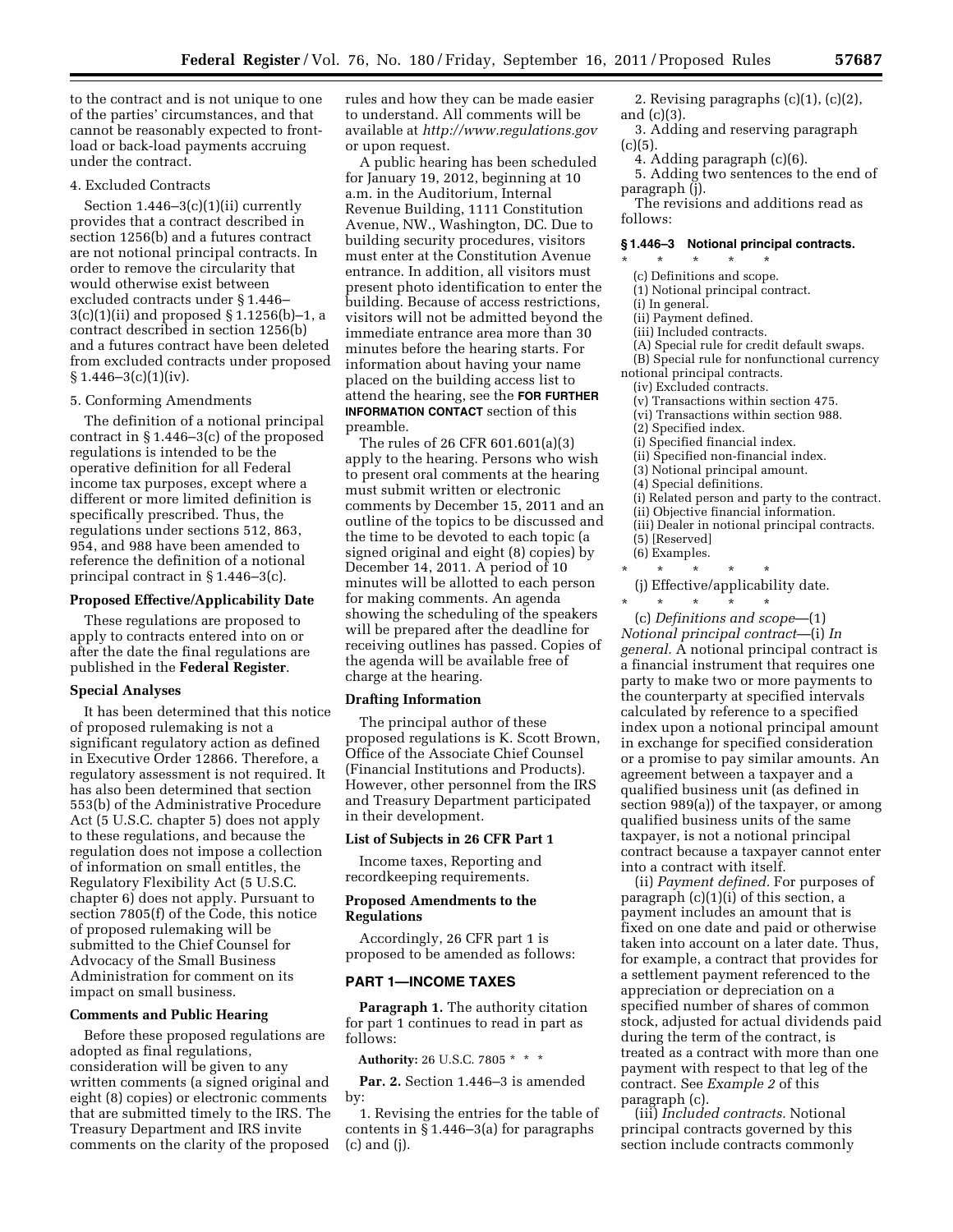referred to as interest rate swaps, currency swaps, basis swaps, interest rate caps, interest rate floors, commodity swaps, equity swaps, equity index swaps, credit default swaps, weather-related swaps, and similar agreements that satisfy the requirements of paragraph (c)(1)(i). A collar is not itself a notional principal contract, but a cap and a floor that comprise a collar may be treated as a single notional principal contract under paragraph  $(f)(2)(v)(C)$  of this section. A contract may be a notional principal contract governed by this section even though the term of the contract is subject to termination or extension. Each confirmation under a master agreement to enter into an agreement covered by this section is treated as a separate notional principal contract (or as more than one notional principal contract if the confirmation creates more than one notional principal contract). Notwithstanding the rule under paragraph (c)(3) of this section—

(A) *Special rule for credit default swaps.* A credit default swap contract that permits or requires the delivery of specified debt instruments in satisfaction of one leg of the contract is a notional principal contract if it otherwise satisfies the requirements of paragraph (c)(1)(i) of this section.

(B) *Special rule for nonfunctional currency notional principal contracts.* A notional principal contract that permits or requires the delivery of specified currency in satisfaction of one or both legs of the contract but that otherwise qualifies as a nonfunctional currency notional principal contract under  $§ 1.988-1(a)(2)(iii)(B)$  is a notional principal contract.

(iv) *Excluded contracts.* A forward contract, an option, and a guarantee are not notional principal contracts. An instrument or contract that constitutes indebtedness under general Federal income tax law is not a notional principal contract. An option or forward contract that entitles or obligates a person to enter into a notional principal contract is not a notional principal contract, but payments made under such an option or forward contract may be governed by paragraph (g)(3) of this section.

(v) *Transactions within section 475.*  To the extent that the rules provided in paragraphs (e) and (f) of this section are inconsistent with the rules that apply to any notional principal contract that is governed by section 475 and the regulations thereunder, the rules of section 475 and the regulations thereunder govern.

(vi) *Transactions within section 988.*  To the extent that the rules provided in

this section are inconsistent with the rules that apply to any notional principal contract that is also a section 988 transaction or that is integrated with other property or debt pursuant to section 988(d), the rules of section 988 and the regulations thereunder govern. The rules of  $\S 1.446 - 3(g)(4)$  are not considered to be inconsistent with the rules of section 988. See § 1.988–  $2(e)(3)(iv).$ 

(2) *Specified index.* A specified index may be either a specified financial index or a specified non-financial index.

(i) *Specified financial index.* A specified financial index is—

(A) A fixed rate, price, or amount; (B) A fixed rate, price, or amount applicable in one or more specified periods followed by one or more different fixed rates, prices, or amounts applicable in other periods;

(C) An index that is based on objective financial information (as defined in paragraph (c)(4)(ii) of this section); and

(D) An interest rate index that is regularly used in normal lending transactions between a party to the contract and unrelated persons.

(ii) *Specified non-financial index.* A specified non-financial index is any objectively determinable information that—

(A) Is not within the control of any of the parties to the contract and is not unique to one of the parties' circumstances;

(B) Is not financial information; and (C) Cannot be reasonably expected to front-load or back-load payments accruing under the contract.

(3) *Notional principal amount.* For purposes of this section, a notional principal amount is any specified amount of money or property that, when multiplied by either a specified financial index or a specified nonfinancial index, measures a party's rights and obligations under the contract, but is not borrowed, loaned, or sold between the parties as part of the contract. The notional principal amount may vary over the term of the contract, provided that it is set in advance or varies based on objective financial information (as defined in paragraph (c)(4)(ii) of this section). If a notional principal contract references a notional principal amount that varies, or that references a different notional principal amount for each party, and a principal purpose for entering into the contract is to avoid the application of the rules in this section, the Commissioner may recharacterize the contract according to its substance, including by separating the contract into a series of notional principal contracts for purposes of

applying the rules of this section or by treating the contract, in whole or in part, as a loan.

\* \* \* \* \*

(5) [Reserved]

(6) *Examples.* The following examples illustrate the application of paragraph (c) of this section.

*Example 1. Forward rate agreement.* (i) On January 1, 2012, A enters into a contract with unrelated counterparty B under which on December 31, 2013, A will pay or receive from B, as the case may be, an amount determined by subtracting 6% multiplied by a notional amount of \$10 million from 3 month LIBOR on December 31, 2013 multiplied by the same notional amount ((3 month LIBOR  $\times$  \$10,000,000) – (6%  $\times$ \$10,000,000)). The contract provides for no other payments.

(ii) Because this contract provides for a single net payment between A and B determined by interest rates in effect on the settlement date of the contract, the contract is not a notional principal contract defined in  $\S 1.446 - 3(c)(1)(i)$ .

*Example 2. Equity total return contract with dividend adjustments.* (i) On January 1, 2012, A enters into a contract with unrelated counterparty B under which on December 31, 2013, A will receive from B an amount equal to the appreciation (if any) on a notional amount of 1 million shares of XYZ common stock, plus any dividends or other distributions that are paid on 1 million shares of XYZ common stock during the term of the contract. In return, on December 31, 2013 A will pay B an amount equal to any depreciation on 1 million shares of XYZ common stock, and an amount equal to 3 month LIBOR multiplied by the notional value of 1 million shares of XYZ stock on January 1, 2012 compounded over the term of the contract. All payments are netted such that A and B are only liable for the net payment due under the contract on December 31, 2013.

(ii) Because both legs of this contract provide for payments that become fixed during the term of the contract (the dividend payments and the LIBOR-based payments), each leg of the contract is treated as providing for more than one payment. In addition, since the indices referenced in the contract are specified indices described in paragraph (c)(2)(i) of this section, and the 1 million shares of XYZ common stock are a notional principal amount described in paragraph (c)(3) of this section, the contract is a notional principal contract defined in  $§ 1.446 - 3(c)(1)(i).$ 

\* \* \* \* \* (j) *Effective/applicability date.* \* \* \* The rules of paragraph (c) of this section apply to notional principal contracts entered into on or after the date of publication of a Treasury decision adopting these rules as final regulations in the **Federal Register**. Section 1.446– 3(c) as contained in 26 CFR part 1 revised April 1, 2011, continues to apply to notional principal contracts entered into before the date of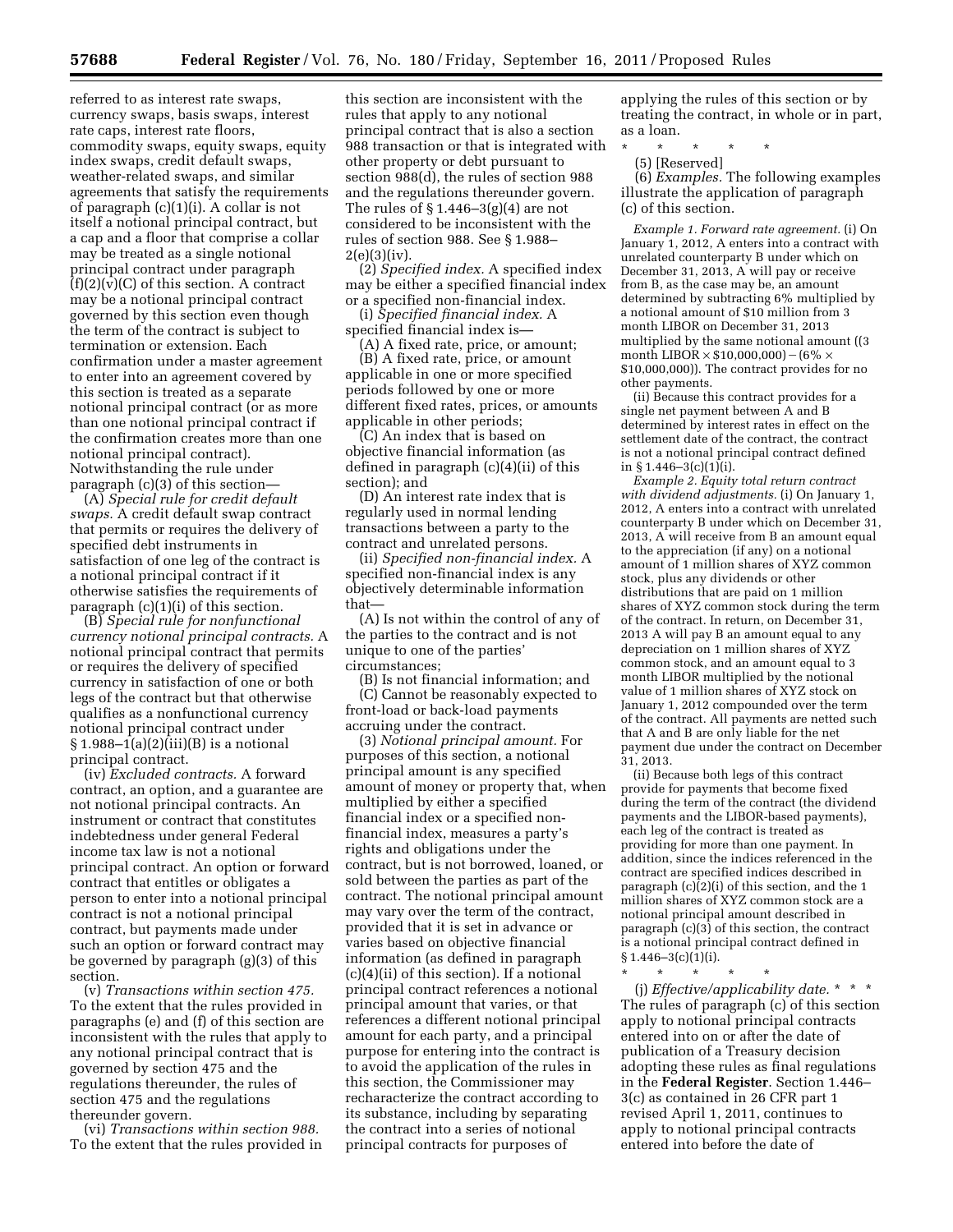publication of a Treasury decision adopting these rules as final regulations in the **Federal Register**.

**Par. 3.** Section 1.512(b)–(1) is

amended by:

1. Revising paragraph (a)(1). 2. Adding two sentences to the end of

paragraph (a)(3).

The revision and addition read as follows:

#### **§ 1.512(b)–1 Modifications.**  \* \* \* \* \*

(a) *Certain Investment Income*—(1) *In general.* Dividends, interest, payments with respect to securities loans (as defined in section 512(a)(5)), annuities, income from notional principal contracts (as defined in § 1.446–3(c)), other substantially similar income from ordinary and routine investments to the extent determined by the Commissioner, and all deductions directly connected with any of the foregoing items of income shall be excluded in computing unrelated business taxable income.

\* \* \* \* \* (3)  $*$   $*$   $*$  The rules of paragraph (a)(1) of this section apply to notional principal contracts as defined in § 1.446–3(c) that are entered into on or after the date of publication of a Treasury decision adopting these rules as final regulations in the **Federal Register**. Section 1.512(b)–1(a)(1) as contained in 26 CFR part 1 revised April 1, 2011, continues to apply to notional principal contracts entered into before the date of publication of a Treasury decision adopting these rules as final regulations in the **Federal Register**.

Par. 4. Section 1.863-7 is amended by:

\* \* \* \* \*

1. Revising the third sentence and removing the fourth sentence of paragraph (a)(1).

2. Adding two sentences to the end of paragraph (a)(2).

The revision and addition read as follows:

### **§ 1.863–7 Allocation of income attributable to certain notional principal contracts under section 863(a).**

(a) *Scope*—(1) *Introduction.* \* \* \* Notional principal contract income is income attributable to a notional principal contract as defined in § 1.446–  $3(c).$  \* \* \*

 $(2)$  \* \* \* The rules of this section apply to notional principal contracts as defined in § 1.446–3(c) that are entered into on or after the date of publication of a Treasury decision adopting these rules as final regulations in the **Federal Register**. Section 1.863–7 as contained in 26 CFR part 1 revised April 1, 2011, continues to apply to notional principal

contracts entered into before the date of publication of a Treasury decision adopting these rules as final regulations in the **Federal Register**.

\* \* \* \* \* Par. 5. Section 1.954-2 is amended by:

1. Revising paragraph (h)(3)(i). 2. Adding paragraph (h)(3)(iii).

The revision and addition read as follows:

### **§ 1.954–2 Foreign personal holding company income.**   $\star$   $\star$

(3) *Notional principal contracts*—(i) In general. Income equivalent to interest includes income from notional principal contracts (as defined in § 1.446–3(c)) denominated in the functional currency of the taxpayer (or a qualified business unit of the taxpayer, as defined in section 989(a)), the value of which is determined solely by reference to interest rates or interest rate indices, to the extent that the income from such transactions accrues on or after August 14, 1989.

\* \* \* \* \* (iii) *Effective/applicability date.* The rules of paragraph (h)(3) of this section apply to notional principal contracts as defined in § 1.446–3(c) that are entered into on or after the date of publication of a Treasury decision adopting these rules as final regulations in the **Federal Register**. Section 1.954–2(h)(3) as contained in 26 CFR part 1 revised April 1, 2011, continues to apply to notional principal contracts entered into before the date of publication of a Treasury decision adopting these rules as final regulations in the **Federal Register**.

\* \* \* \* \* **Par. 6.** Section 1.988–1 is amended by:

1. Revising paragraph (a)(2)(iii)(B)(*2*). 2. Adding two sentences to the end of paragraph (a)(2)(iii)(C).

The revision and addition read as follows:

### **§ 1.988–1 Certain definitions and special rules.**

- $(a) * * * *$
- $(2) * * * *$
- (iii) \* \* \*
- $(B)$ <sup>\*</sup> \* \*

(*2*) Definition of notional principal contract. Generally, the term ''notional principal contract'' means a contract defined in § 1.446–3(c). However, a ''notional principal contract'' shall only be considered as described in paragraph (a)(2)(iii)(B)(*1*) of this section if the underlying property to which the instrument ultimately relates is money (for example, functional currency), nonfunctional currency, or property the

value of which is determined by reference to an interest rate. Thus, the term ''notional principal contract'' includes a currency swap as defined in § 1.988–2(e)(2)(ii), but does not include a swap referenced to a commodity or equity index.

 $(C)^*$  \* \* The rules of this paragraph (a)(2)(iii) apply to notional principal contracts as defined in § 1.446–3(c) that are entered into on or after the date of publication of a Treasury decision adopting these rules as final regulations in the **Federal Register**. Section 1.988– 1(a)(2)(iii) as contained in 26 CFR part 1 revised April 1, 2011, continues to apply to notional principal contracts entered into before the date of publication of a Treasury decision adopting these rules as final regulations in the **Federal Register**.

\* \* \* \* \* **Par. 7.** Section 1.1256(b)–1 is added to read as follows:

### **§ 1.1256(b)–1 Section 1256 contract defined.**

(a) *General rule.* A section 1256 contract does not include any contract, or option on such contract, that is a notional principal contract as defined in § 1.446–3(c). A contract that is defined as both a notional principal contract in § 1.446–3(c) and as a section 1256 contract in section 1256(b)(1) is treated as a notional principal contract and not as a section 1256 contract.

(b) *Regulated futures contract.* A regulated futures contract is a section 1256 contract only if the contract is a futures contract—

(1) With respect to which the amount required to be deposited and the amount which may be withdrawn depends on a system of marking to market;

(2) That is traded on or subject to the rules of a qualified board or exchange; and

(3) That is not required to be reported as a swap under the Commodity Exchange Act.

(c) *Effective/applicability date.* The rules of this section apply to contracts entered into on or after the date the final regulations are published in the **Federal Register**.

**Par. 8.** Section 1.1256(g)–1 is added to read as follows:

#### **§ 1.1256(g)–1 Qualified board or exchange defined.**

(a) *General rule.* A qualified board or exchange means a national securities exchange registered with the Securities Exchange Commission, a domestic board of trade designated as a contract market by the Commodity Futures Trading Commission, or any other exchange, board of trade, or other